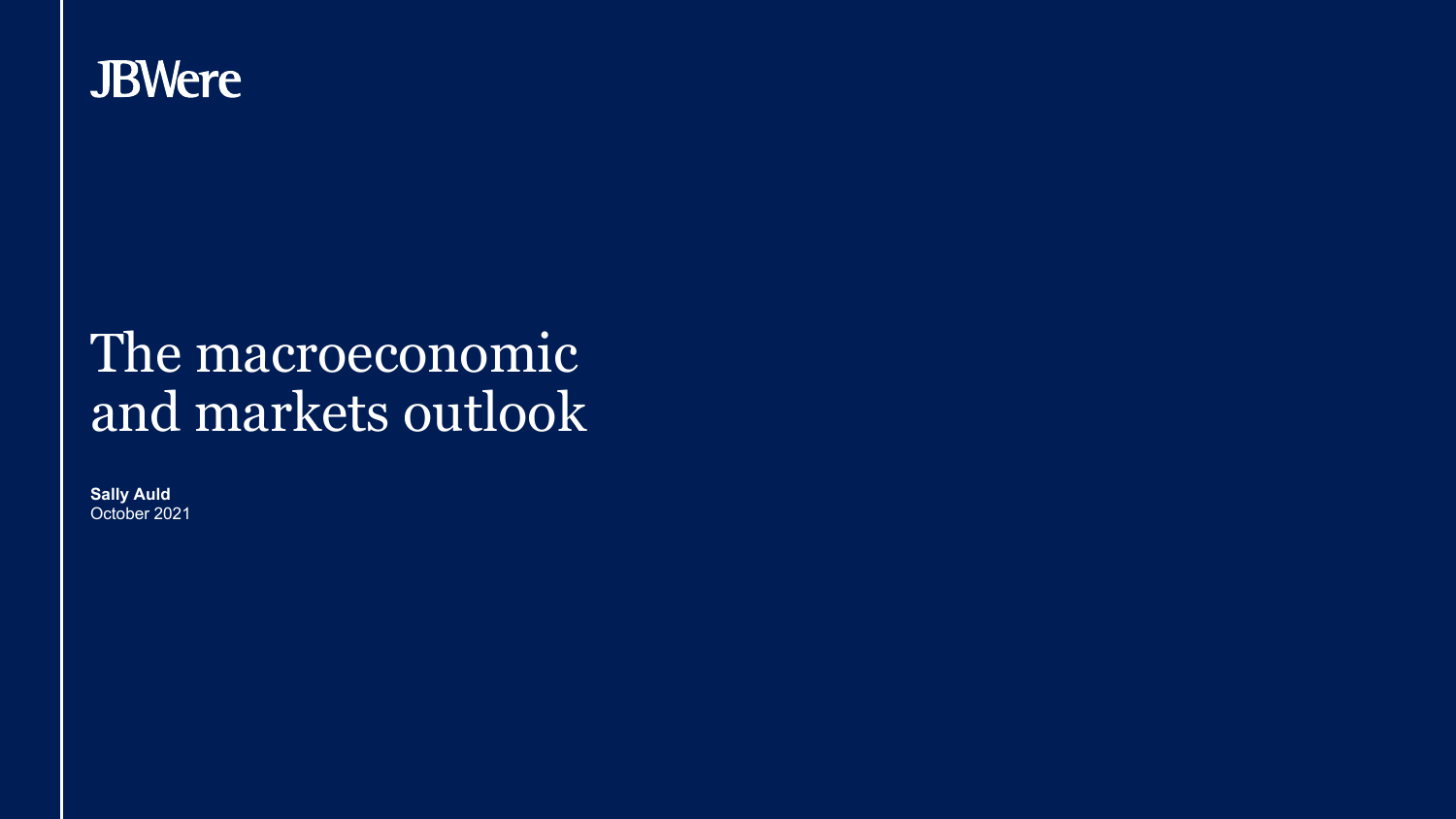## **JBWere** Agenda



1 Global growth – robust?



### 2 Inflation – transitory?

3 Outlook for markets



The macroeconomic and markets outlook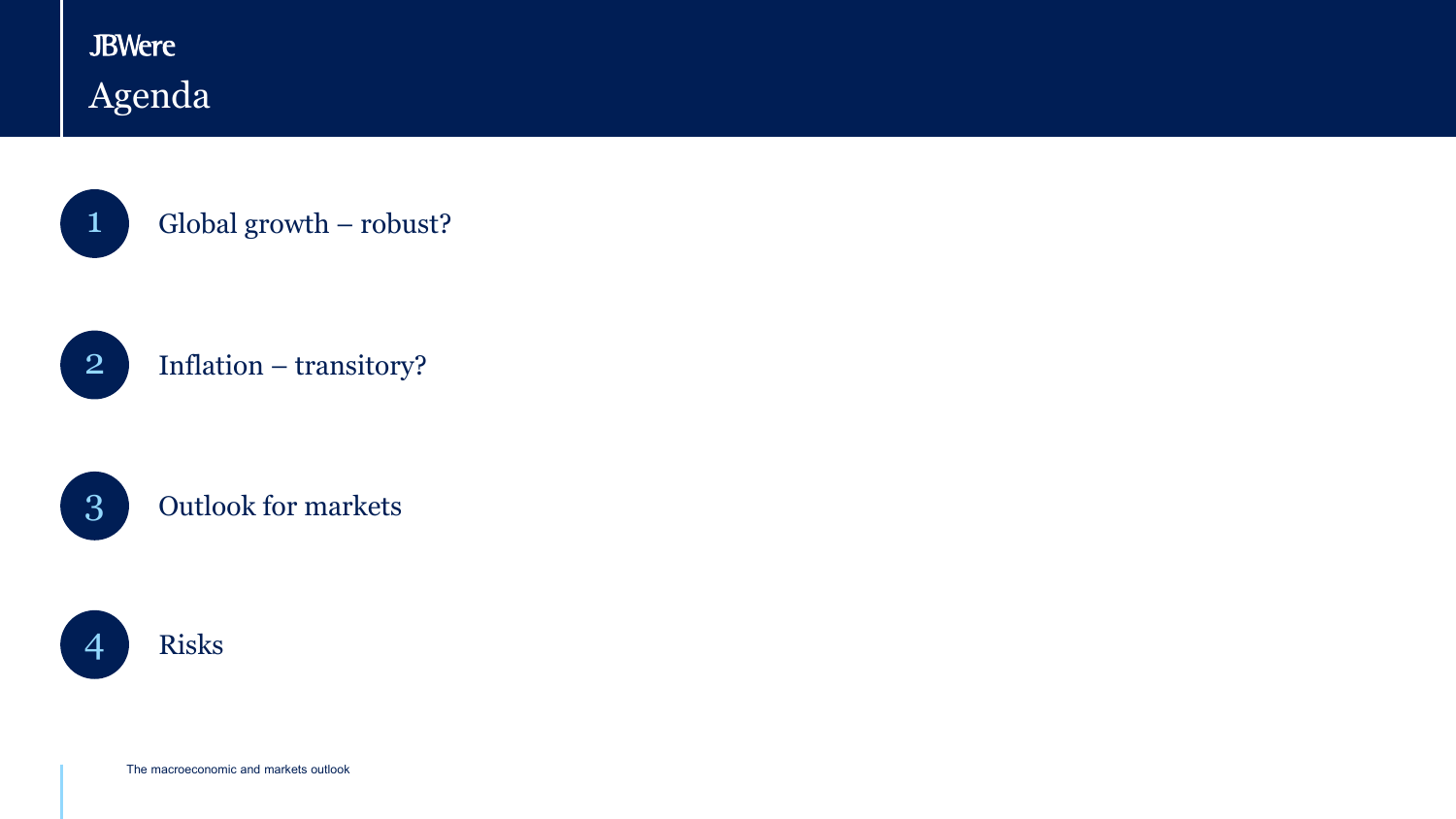## **JBWere** Global growth: Delta, China, Bottlenecks, Goods prices



Changes to calendar year GDP forecasts over the course of 3Q % of countries having GDP forecasts upgraded in past 3M

### Source: JBWere and Bloomberg. Past performance is not a reliable indicator of future performance. Source: JBWere and Bloomberg. Past performance is not a reliable indicator of future performance.

### 2021 GDP forecasts have moved a lot in 3Q Have we reached the end of the downgrades?

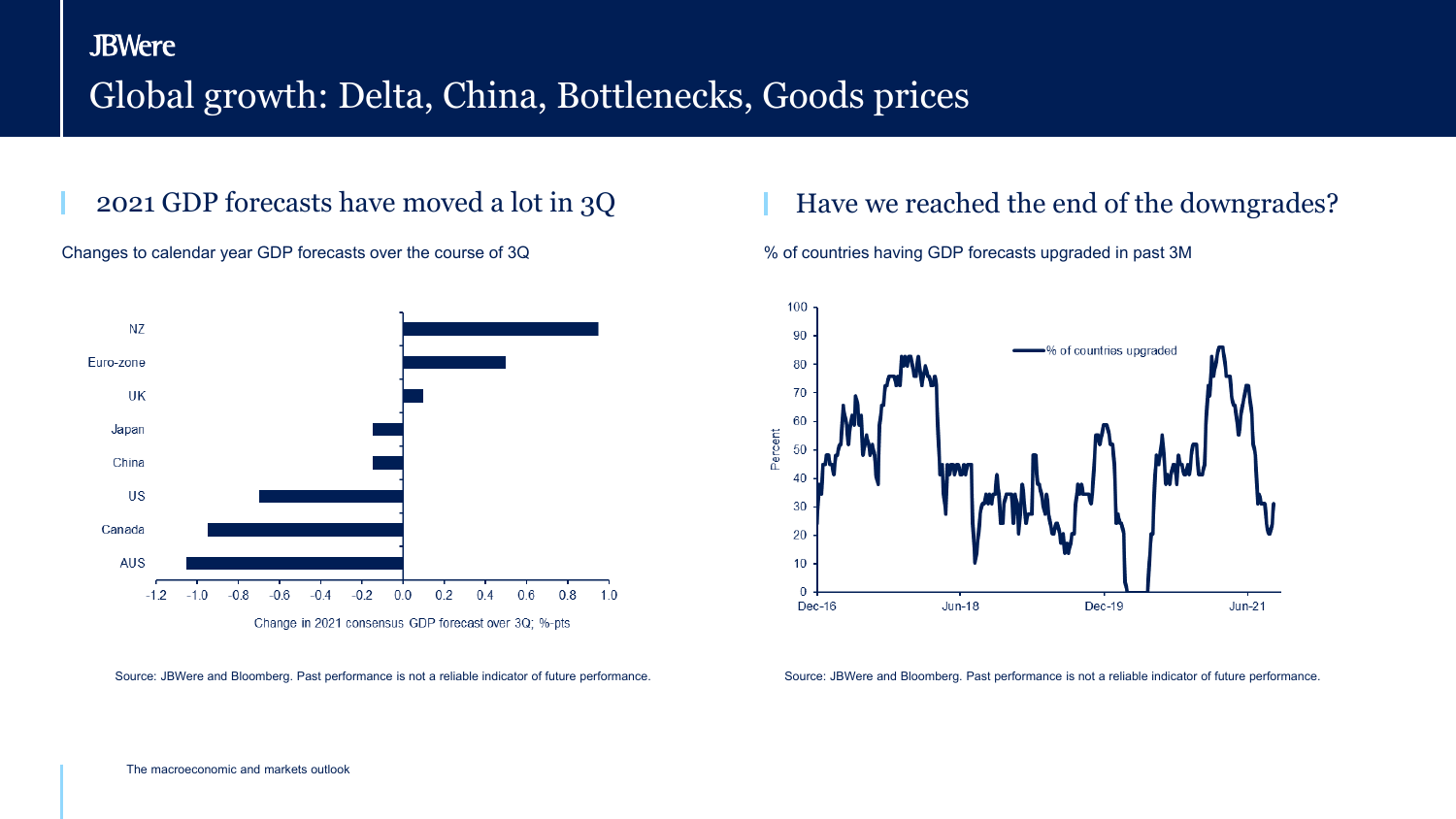### **JBWere**

### There are reasons to remain optimistic medium term



### Even as growth slows, the u-rate will still decline  $\blacksquare$  Loose financial conditions presage robust GDP

US GDP and labour market forecasts Goldman Sachs Financial Conditions Index and US GDP growth



Source: JBWere and Bloomberg. Past performance is not a reliable indicator of future performance. Source: JBWere and Bloomberg. Past performance is not a reliable indicator of future performance.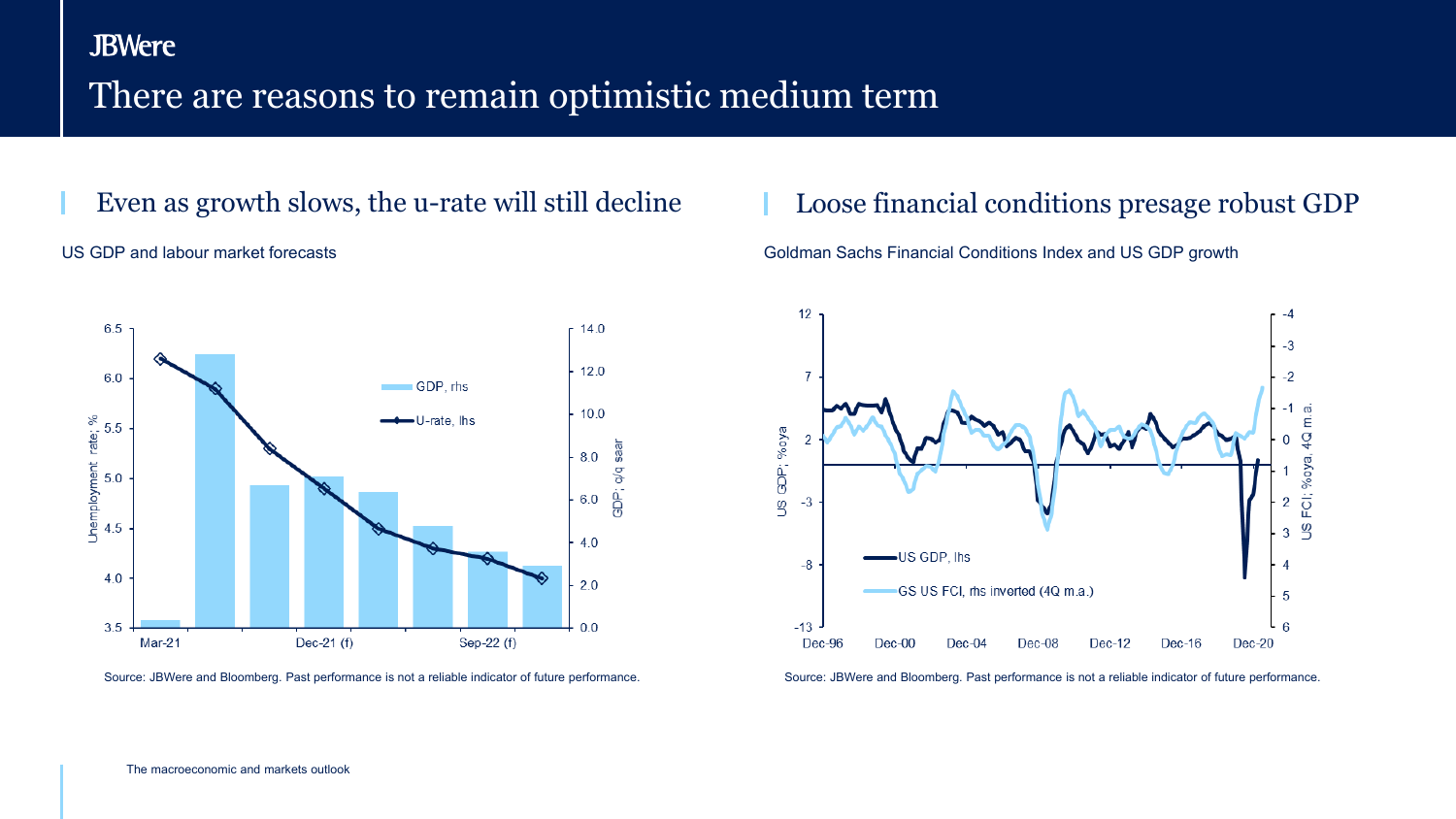## **JBWere** Inflation: How long is transitory?



### Keeping up with reality **Trimmed mean core inflation is at 2%**

Global and US CPI forecast revision index Various measures of core inflation in the US



Source: JBWere and Bloomberg. Past performance is not a reliable indicator of future performance. Source: JBWere and Bloomberg. Past performance is not a reliable indicator of future performance.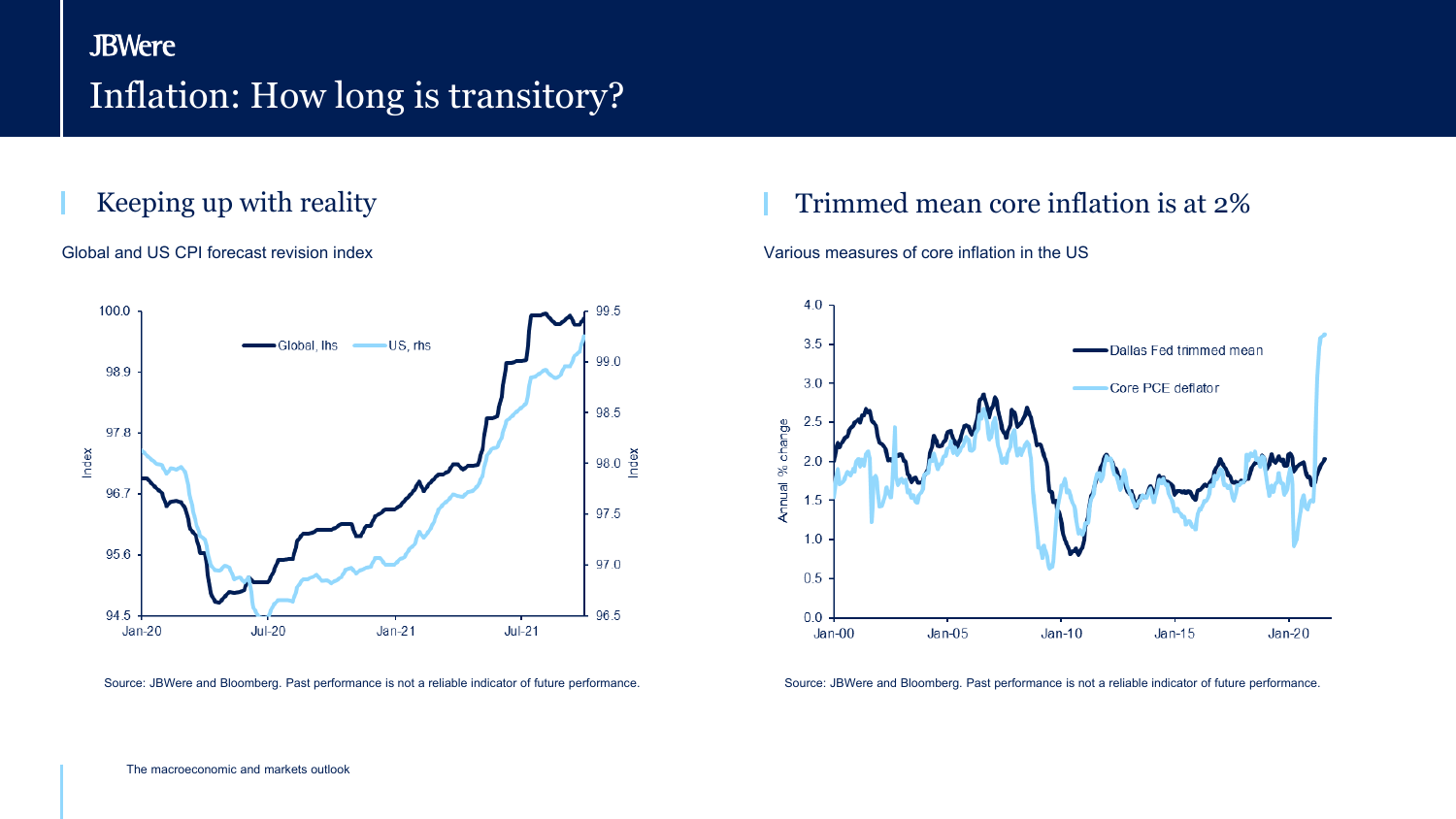### **JBWere**

## Gains have been broad as we traversed the recovery phase

### Equities and commodities vs. fixed income No longer on the highs







Source: JBWere and Bloomberg. Past performance is not a reliable indicator of future performance. Source: JBWere and Bloomberg. Past performance is not a reliable indicator of future performance.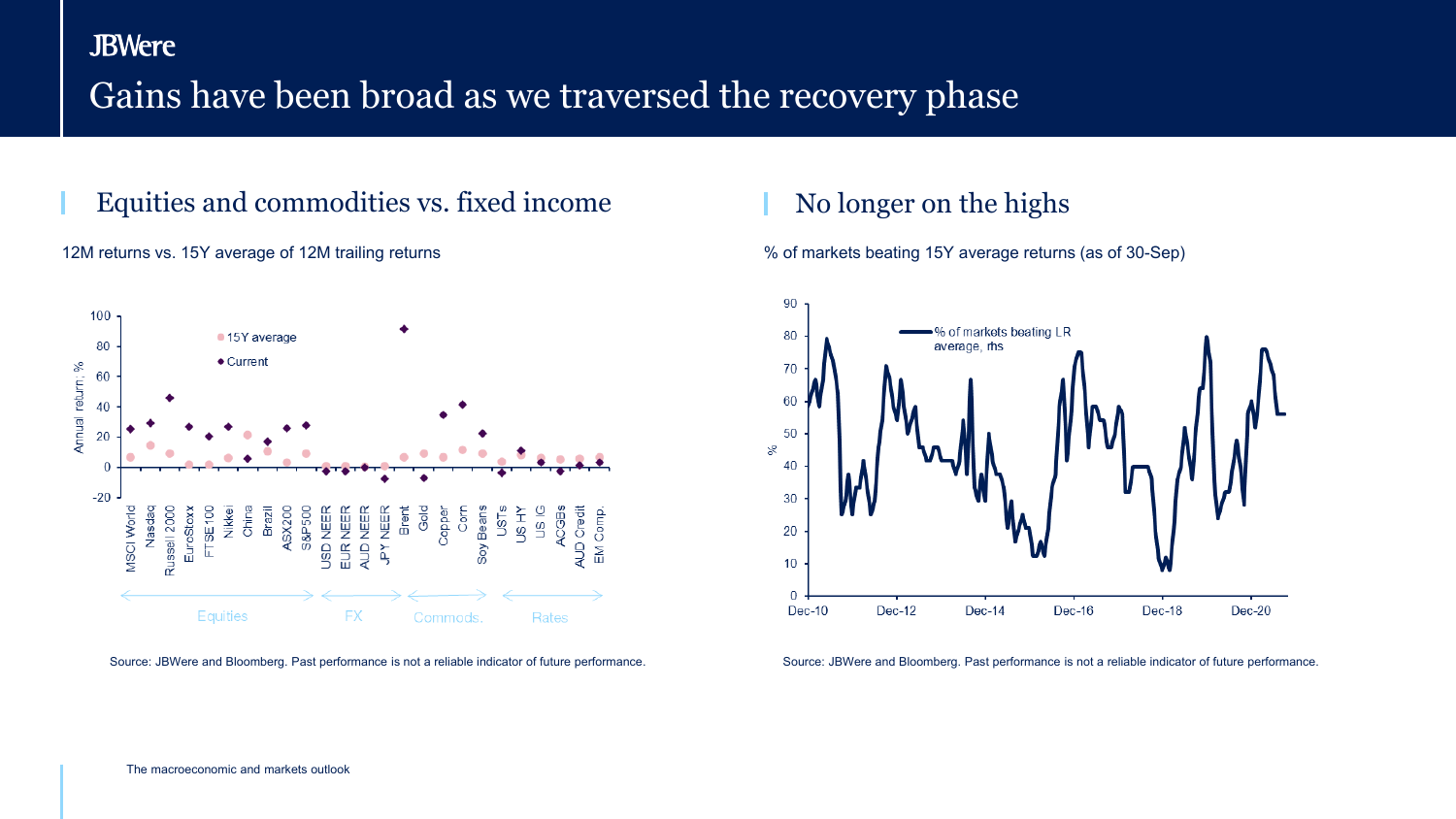### **JBWere**

## The good news is that equities don't peak until just before the next recession

### Still scope for equities to outperform bonds Recessions and asset class performance

Equities vs. bonds (trailing returns) and the economic cycle Months before recession\* that a market peaks



Source: JBWere and Bloomberg. Past performance is not a reliable indicator of future performance.



Source: JBWere and Bloomberg. Past performance is not a reliable indicator of future performance. \*2020, 2007, 2001 and 1991 recessions.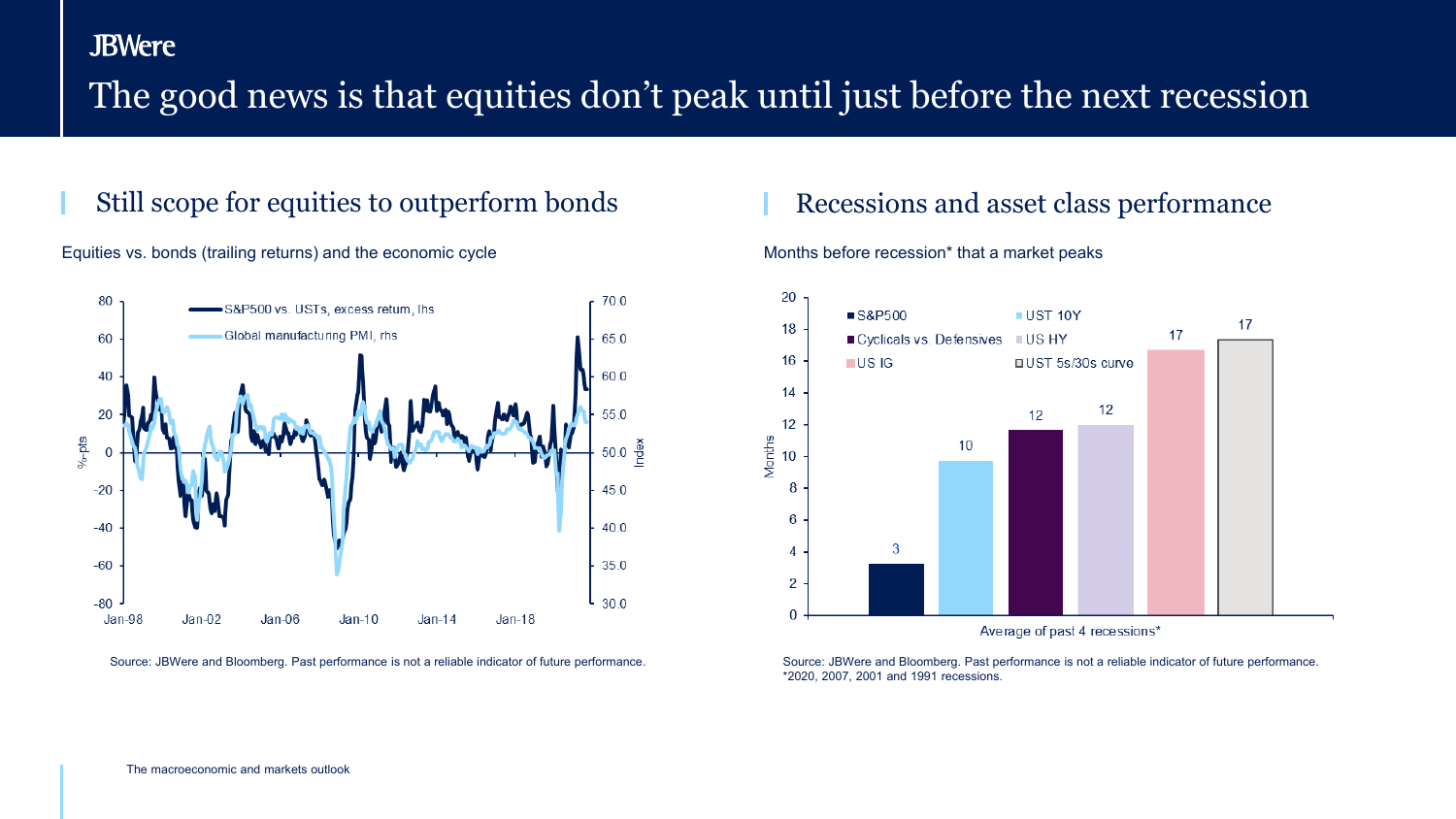## **JBWere** Interest rates

### A bull market in term interest rates RBA cash rate



Source: JBWere and Bloomberg. Past performance is not a reliable indicator of future performance.

### US Treasury 10Y yield **Last rate hike was in November 2010...** Last rate hike was in November 2010...



Source: JBWere and Bloomberg. Past performance is not a reliable indicator of future performance.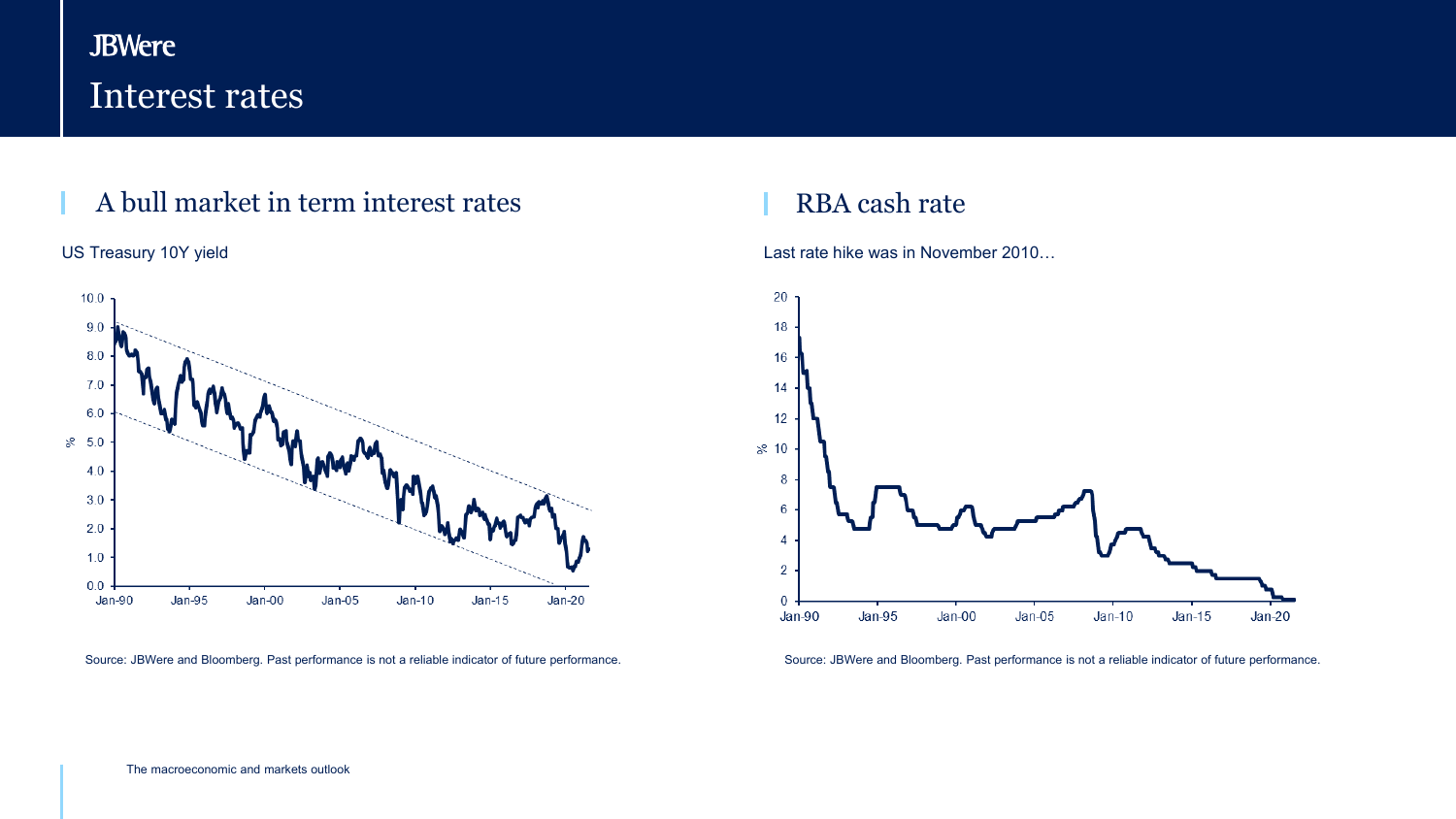## **JBWere** Risks

### Inflation / early withdrawal of liquidity

- One risk for markets is a more rapid withdrawal of monetary stimulus if economies continue to recover ahead of expectations.
- The abundance of liquidity and low interest rates, together with central bank commitments to extended periods of policy rate stability, have delivered elevated valuations in many markets.
- Were these supports to disappear sooner than expected, then we would expect significant repricing of risk markets. A sustained surge in inflation is likely to be the driver of any such dynamic.

### Vaccines and variants  $\blacksquare$  Complacency  $\blacksquare$  Persistent growth

- The pandemic is not over and a return to pre-pandemic life will remain elusive while a large proportion of the world's population do not have access to a vaccine.
- The slower the pace of vaccination, the more likely the chance that new vaccine resistant variants can emerge.
- We see these risks as more pressing for the EM complex, relative to the DM complex.

- Markets are priced for strong growth and easy policy. There appears to be little, if any, risk premia in markets for any disruptor to this outlook, financial or otherwise.
- If 2020 taught financial market participants anything, it was that complacency can have serious ramifications.

# divergence

- It is possible that economies with slower or stilted recoveries suffer more scarring than those that continue upon strong and consistent recovery trajectories.
- This divergence in "recovery experience" has the potential to drive a more permanent wedge between these two groups of economies given the impact that the speed of recovery from recession can have on relative potential growth rates.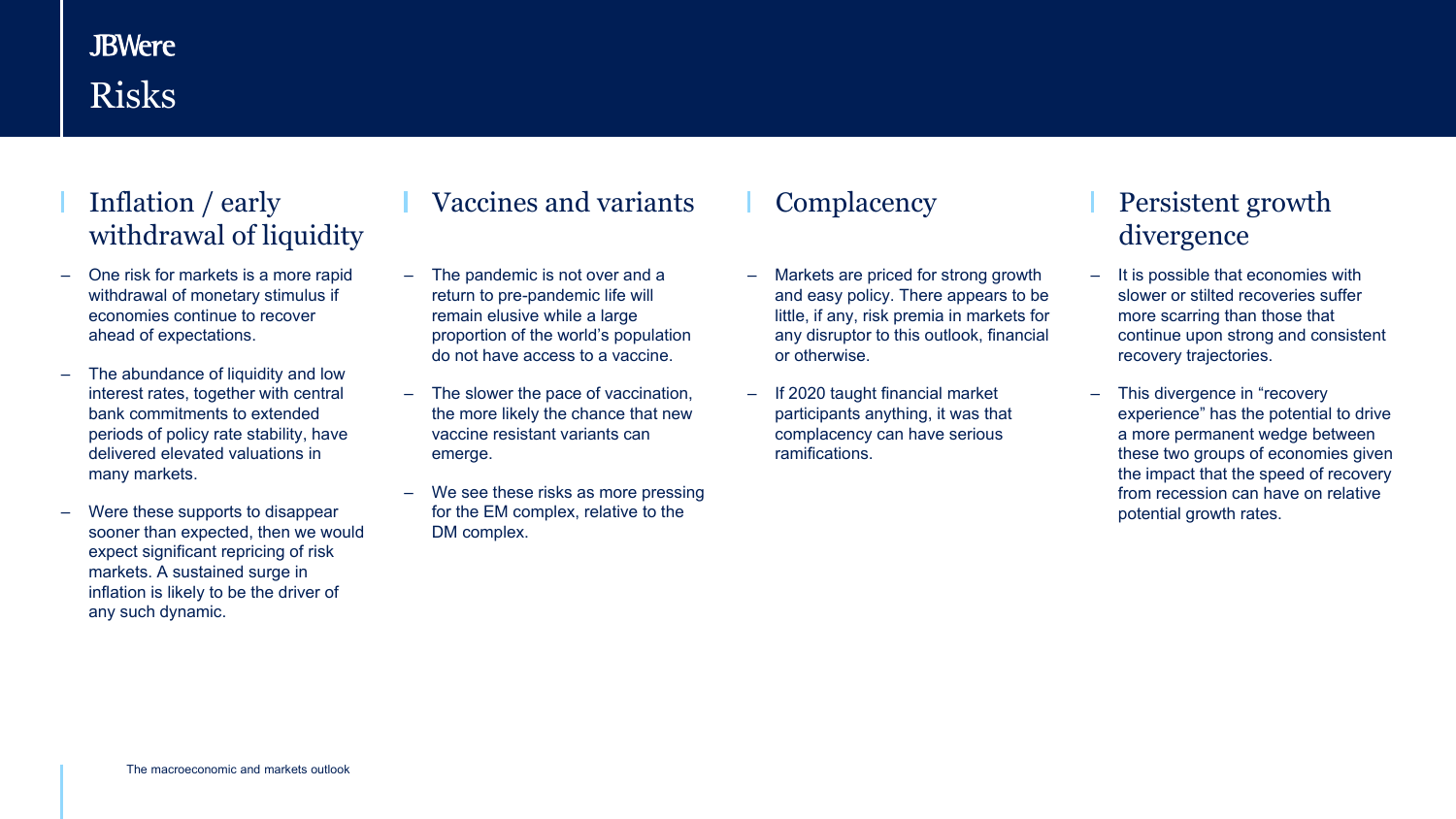### **JBWere** Disclaimer

### Important Notice

This report has been prepared by JBWere Limited (JBWere) and comprises general advice only. In preparing it, JBWere did not take into account your investment objectives, financial situation or particular needs. Before acting on any advice contained in this report, you should consider whether the advice is appropriate in light of your financial circumstances or contact your adviser. JBWere recommends that you consider the relevant Product Disclosure Statement or other disclosure document, where relevant, before making investment decisions in relation to any particular product mentioned in this report.

JBWere's advisers and other professionals may provide oral or written market commentary or trading strategies to clients that reflect opinions that are contrary to the opinions expressed in this report, and they may make investment recommendations that are inconsistent with the recommendations or views expressed in this report.

### Ownership and Material Conflicts of Interest

JBWere requires all research personnel to disclose to JBWere any material investment position or financial interest in issuers that they review. Research personnel are paid in part based on the profitability of the Nationa Australia Bank Limited group (NAB Group), which includes JBWere.

No business units within the NAB Group which provide corporate advisory services, including JBWere's markets division (which provides capital raising services) have any input into determining the budget decisions, bonuses or allocations of resources for any business units within JBWere which produce research. The revenue and results of JBWere's markets division are not taken into account when determining JBWere's research budgets or expenses.

In the last twelve months, JBWere has played a role in transactions for certain entities which may be referred to in this report. For details, go to [Deal Flow Participation](https://www.jbwere.com.au/content/dam/jbwere/documents/deal-flow-participation.pdf).

JBWere's research analysts may from time to time hold financial products that are the subject of a JBWere research report. The [Managing Conflicts of Interest and Maintaining the Integrity of Research Policy s](https://www.jbwere.com.au/content/dam/jbwere/documents/jbwere-managing-conflicts-of-interest-and-integrity-of-research-pdf.pdf)ets out how JBWere manages these conflicts. Please refer to the list of financial products currently held by JBWere's research analysts.

The NAB Group and associates, may have provided, provides or seeks to provide investment banking, capital markets and / or other services, to the issuers and their associates mentioned in this report.

### Our research process

Further information about the methodology applied by JBWere in preparing research reports is available on the [JBWere website](https://www.jbwere.com.au/individual-and-families/investment-advice/investment-strategy-group).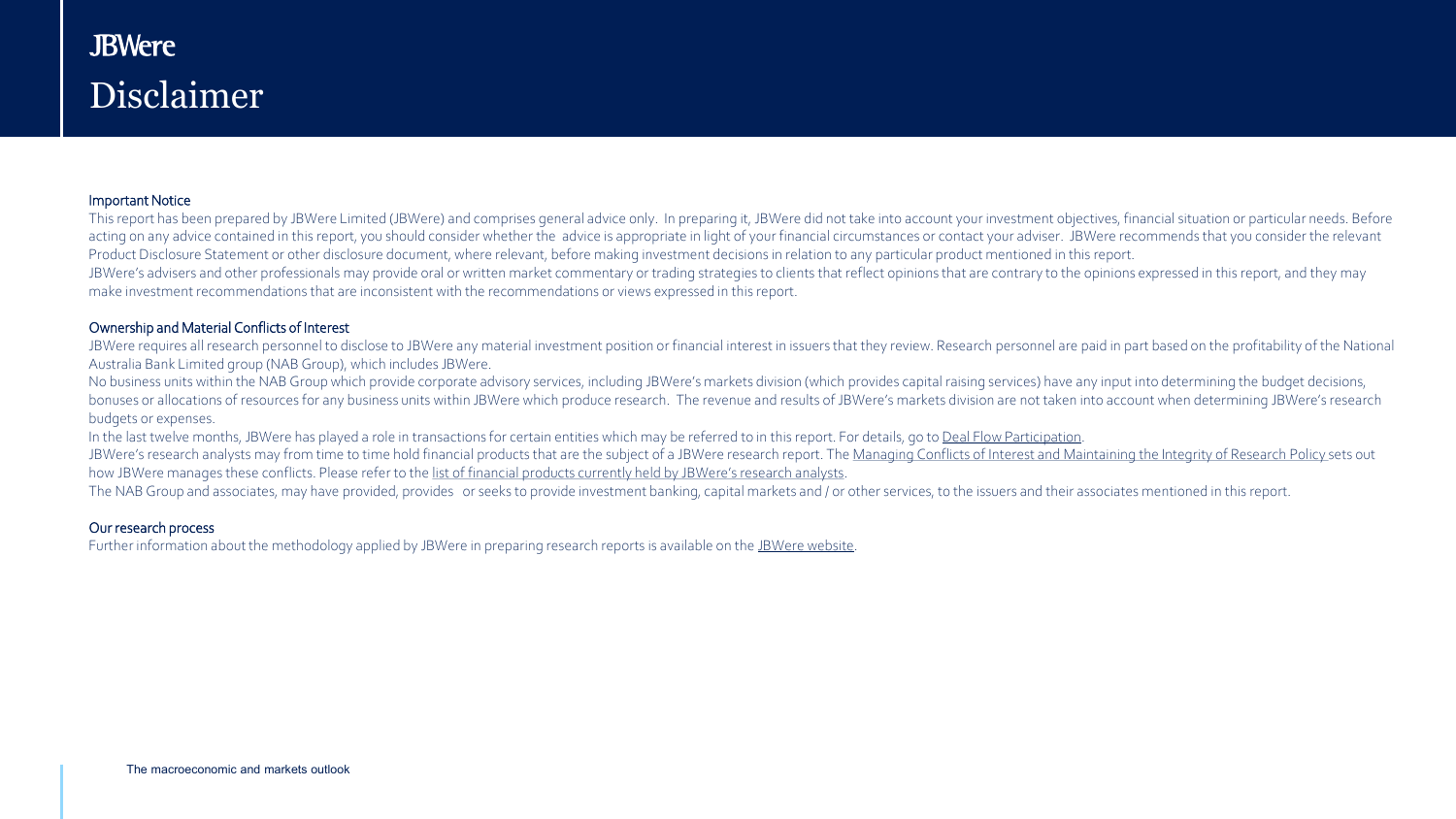## **JBWere** Disclaimer

### General Disclosures

This report is not an offer to sell or the solicitation of an offer to buy any security in any jurisdiction where such an offer or solicitation would be illegal. The information contained in this report is subject to chang notice. The price and value of the investments referred to in this report and the income from them may fluctuate. Past performance is not a guide to future performance. Future returns are not guaranteed and a loss of original capital may occur. Certain transactions, including those involving futures, options, and other derivatives, give rise to substantial risk and are not suitable for all investors. In producing research reports, members of JBWere's Investment Strategy Group may attend site visits and other meetings hosted by the entities mentioned in those reports. In some instances the costs of such site visits or meetings may be met in part or in whole by the issuers concerned if JBWere considers it is appropriate and reasonable in the specific circumstances relating to the site visit or meeting. JBWere's research is disseminated primarily electronically, and, in some cases, in printed form. Electronic research is generally made available simultaneously to all clients.

### General Disclaimer

So far as laws and regulatory requirements permit, JBWere, its related companies, associated entities and any officer, employee, agent, adviser or contractor thereof (JBWere Group) does not warrant or represent that the information, recommendations, opinions or conclusions contained in this report (Information) is accurate, reliable, complete or current and it should not be relied on as such. The Information is indicative and prepared for information purposes only and does not purport to contain all matters relevant to any particular investment or financial instrument. Subject to any terms implied by law and which cannot be excluded, the JBWere Group shall not be liable for any errors, omissions, defects or misrepresentations in this report (including by reasons of negligence, negligent misstatement or otherwise) or for any loss or damage (whether direct or indirect) suffered by persons who use or rely on the Information. If any law prohibits the exclusion of such liability, the JBWere Group limits its liability to the re-supply of the Information, provided that suc limitation is permitted by law and is fair and reasonable.

Research Analyst Disclaimer: The Information accurately reflects the personal views of the author(s) about the securities, issuers and other subject matters discussed, and is based upon sources reasonably believed to be reliable and accurate. The views of the author(s) do not necessarily reflect the views of JBWere. No part of the compensation of the author(s) was, is, or will be, directly or indirectly, related to any specific recommendations or views expressed in this report.

### Other Research Providers

.

This report may contain a restatement, summary or extract of a report prepared by UBS Securities Australia Limited (UBS) or a related body corporate (UBS Report). Please contact your JBWere adviser if you would like a copy of the UBS Report. For information on the ways in which UBS manages conflicts and maintains independence of its research product; historical performance information; and certain additional disclosures concerning UBS research, please visit [www.ubs.com/disclosures](http://www.ubs.com/disclosures)

This report has been prepared for distribution only to clients of JBWere (and potentially to clients of other financial advisers). It may not be reproduced or distributed without the consent of JBWere. Please refer to the full details of the important disclosures, available in the [Disclosures](http://www.jbwere.com.au/nav_footer/disclosures) section of the JBWere Limited website.

Copyright© 2021 JBWere Ltd ABN 68 137 978 360 AFSL 341162